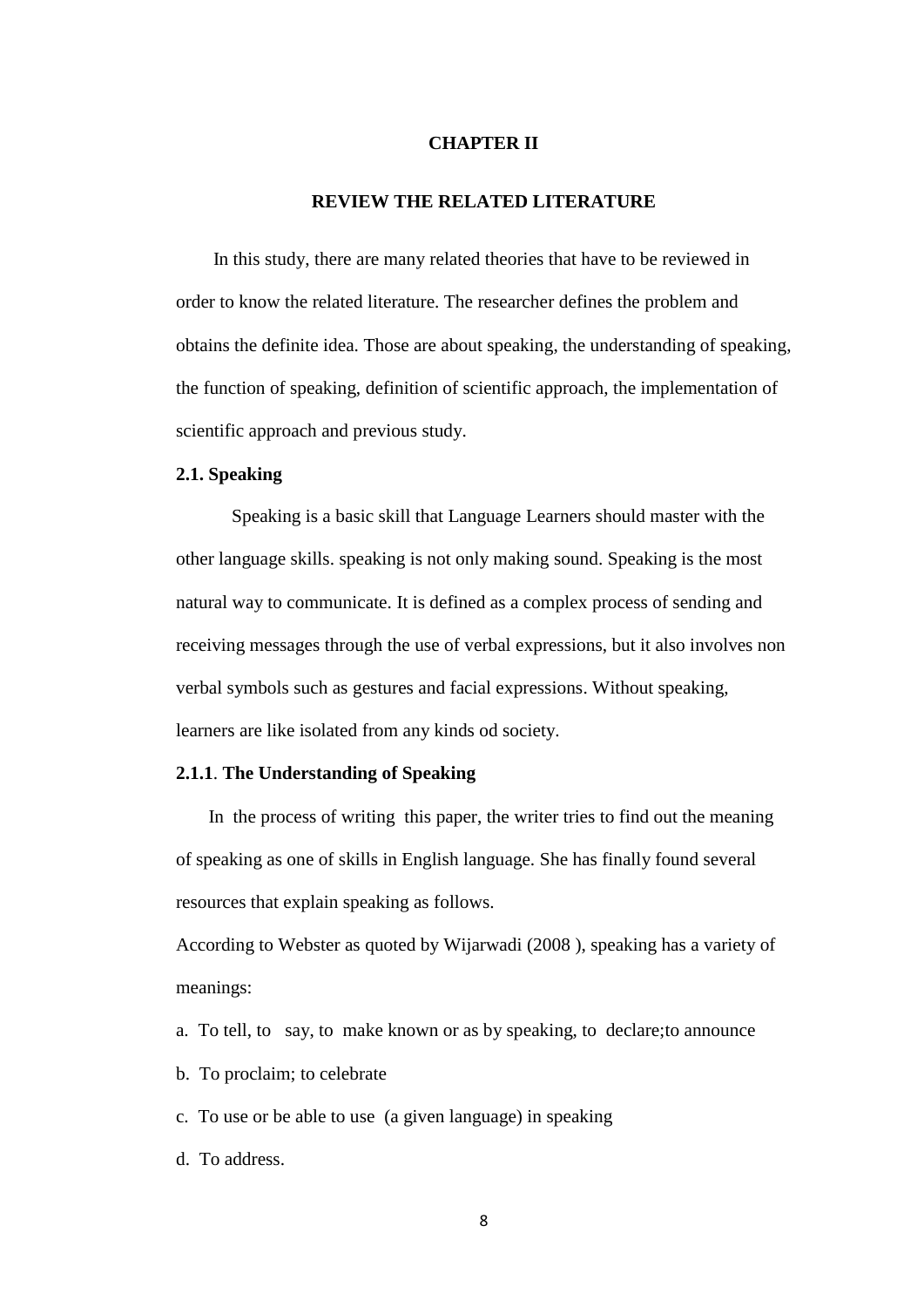In addition, Oxford Dictionary states that "speaking is to make use of language in an ordinary, not singing, to state view, wishes etc or an act of spokesman"( Hornby: 1987 ) as quoted by Wijarwadi (2008). Based on the previous four definitions, it can be synthesized that speaking is the process of sharing with another person, or with other persons, one's knowledge, interests, attitudes, opinions or ideas. Delivery of ideas, opinions, or feelings is some important aspects of the process of speaking which a speaker's idea become real to him and his listeners.

#### **2.1.2. The Function of Speaking**

Several language experts have attempted to categorize the functions of speaking in human interaction. According to brown and Yule"s in Yusniar Firdausi thesis (2012) states that there are three functions of speaking : talk as interaction, talk as transaction: talk as performance. Each of these has function and different teaching approach. Below are the explanations of the function of speaking:

# 2.1.2.1.Talk as interaction

 Brown and Yule cited Yusniar Firdausi's thesis (2012 in state that This function refers to what we normally mean by conversation and describe interaction which serves a primarily social function. The focus is more on the speakers and how they wish to present themselves to each other than on the message. The main features of talk as interaction can be summarized as follows :

- It has a primarily social function
- It reflect role relationship
- It reflect speaker's identity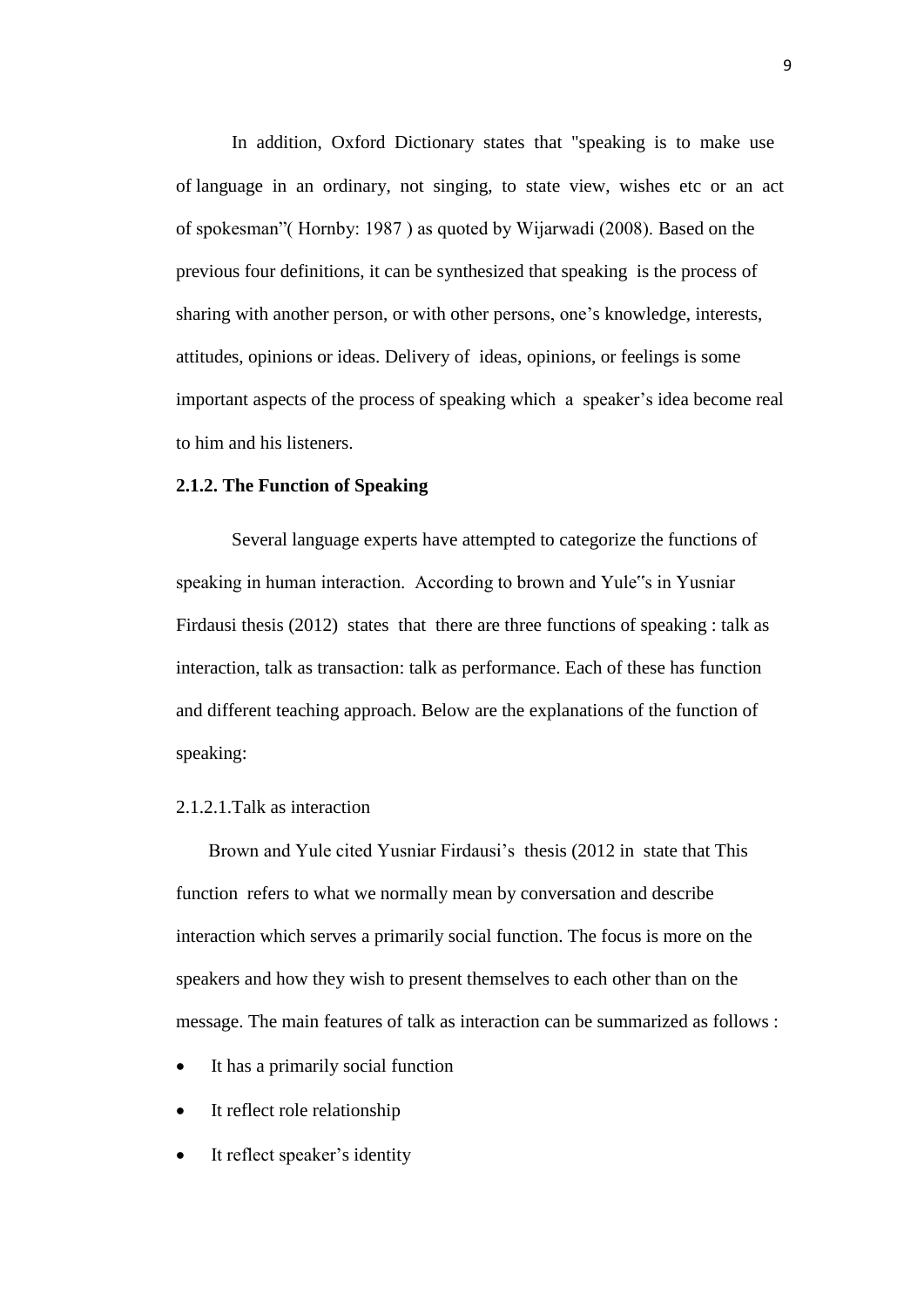- It may be formal or casual
- It uses conversational conventions
- It reflect degree of politeness
- It employ many generic words
- It uses conversational register

 Some of the skills involved in using talk as interaction are Opening and closing conversations, Choosing topic, Making small talk , Turn talking, Interrupting , Reacting to other, Recounting personal incidents and experience, turn taking and using adjacency fair. Mastering the art of talk as interaction is difficult and may not be a priority for all learners. In talk as interaction, the ability to speak in natural way is required in order to create a good communication. That It way some students sometimes avoid this kind of situation because they often lose for words and feel difficulty in presenting a good image of themselves. This can be disadvantage for some learners where the ability to use talk as interaction can be important.

### 2.1.2.2.Talk as transaction

 The other function of speaking is talk as transaction. This type of talk refers to situations where the focus is on what is said or done. The message is the central focus here and making oneself understood clearly and accurately ,rather than the participants and how they interact socially with each other.

 Anne burns as cited in Yusniar Firdausi's thesis (2012) , distinguishes talk as interaction into two different types. One is a situation where focus in giving is on giving and receiving information and where the participants focus primarily on what is said or achieved. Accuracy may not be a priority as long as information is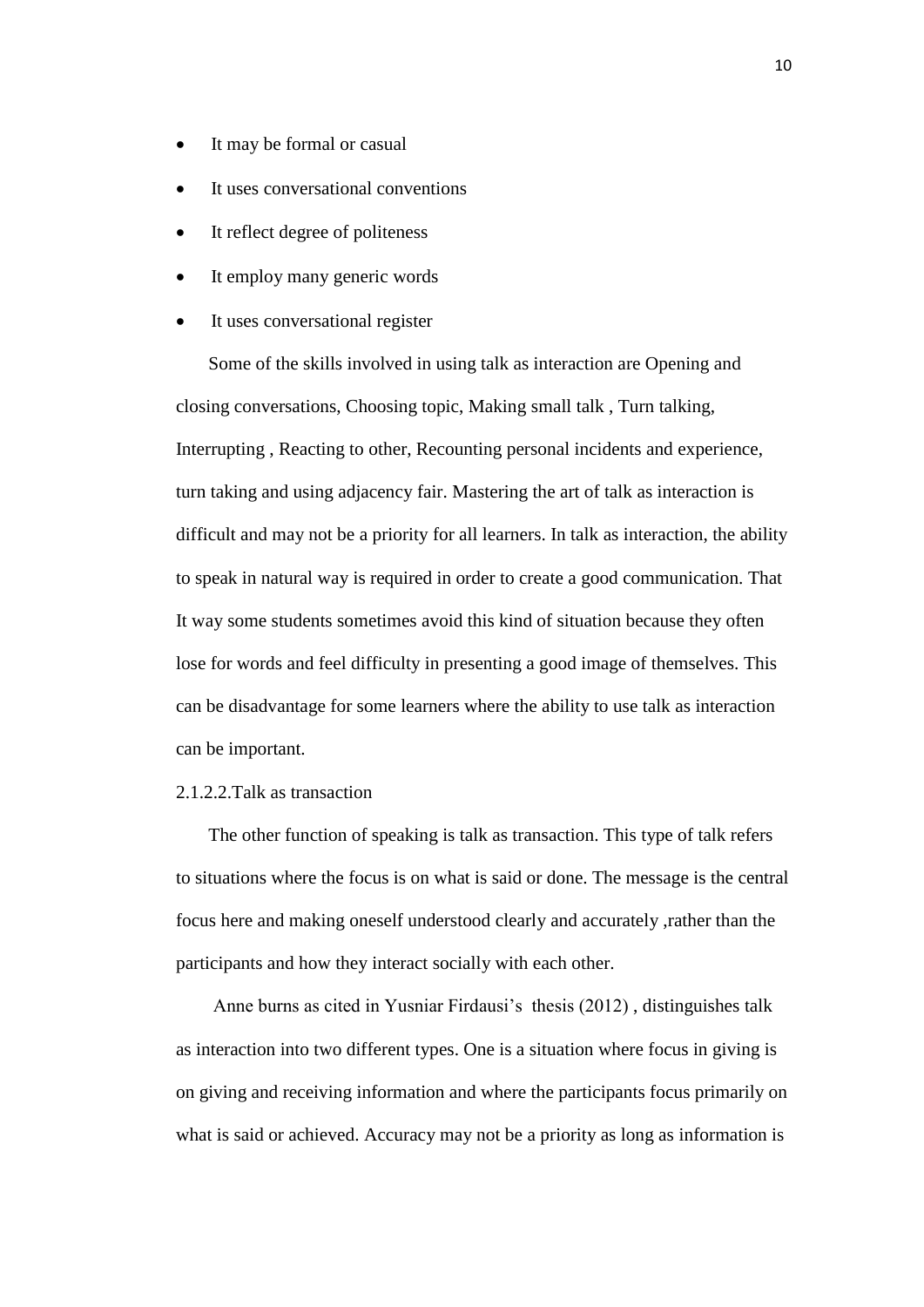successfully communicated or understood. The second type is transactions which focus on obtaining goods services. In this type of spoken language, students and teacher usually focus on meaning or on talking their way to understanding. Meanwhile, talk as transaction has several main features as follow:

- It has primarily information focus
- The main focus is the message and not the participant
- Participant employ communication strategies to make themselves understood
- There may be frequent questions, repetitions and comprehensions check
- There may be negotiations and digression
- Linguistic accuracy is not always important

 Some of the skills involved in using talk as transactions are Explaining need or intention, Describing something , Asking questioning ,Confirming interaction , Justifying an opinion , Making suggestions , Clarifying understanding , Making comparisons , Agreeing and disagreeing . Compare with talk as interaction, talk as transaction is easier for some student because it only focuses on messages delivered to the others. Also, talk as interaction is more easily planned since current communicative materials are a rich resources of group activities, information-gap activities and role plays. It can provide source for practicing how to use talk for sharing and obtaining information as well as for carrying out the real world transaction.

# 2.1.2.3. Talk as performance

 The next functions of speaking according to brown and Yule in Yusniar Firdausi's thesis (2012) This refers to public talk, that is talk which transmit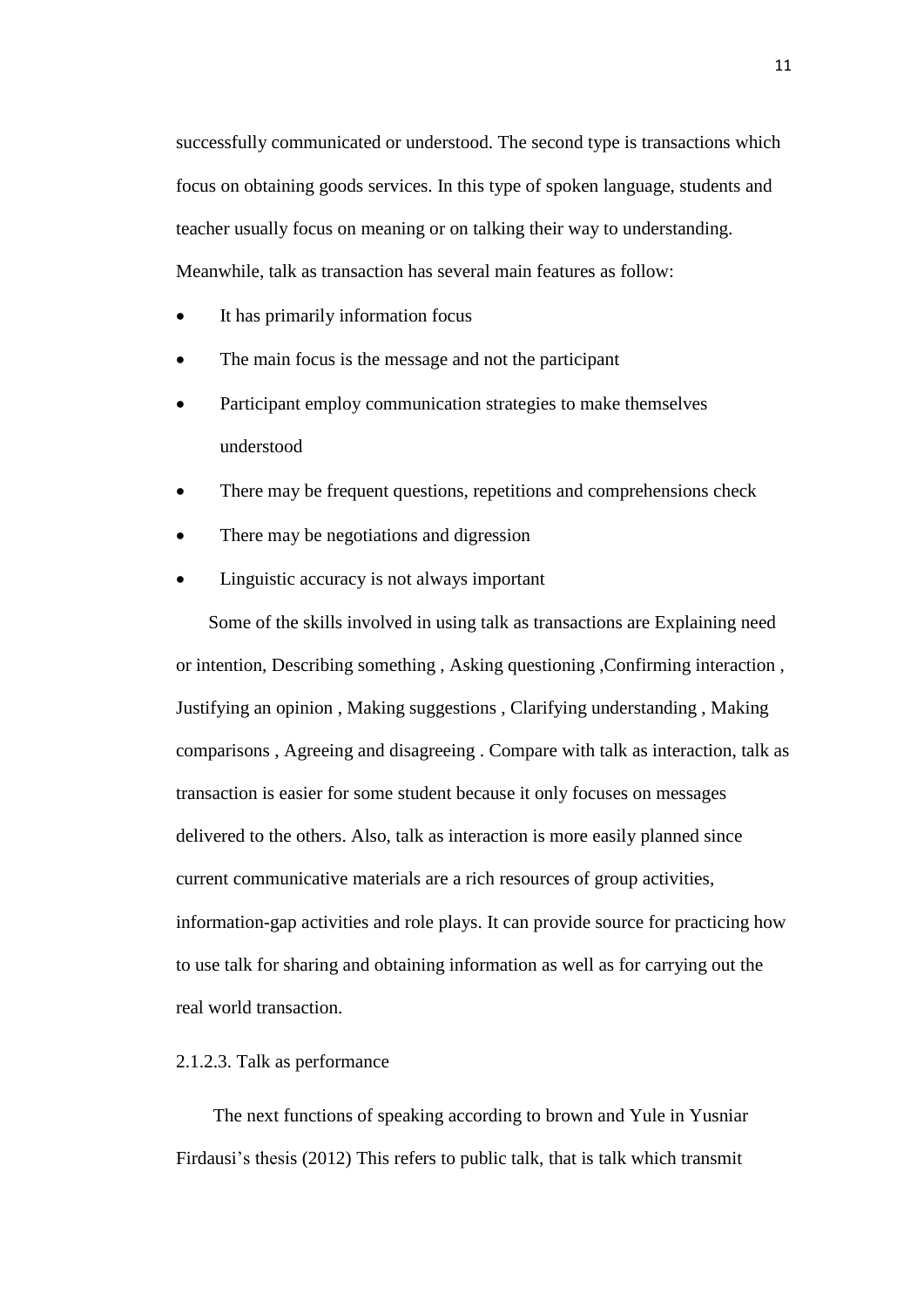information before an audience such as morning talks, public announcement, and speeches. Talk as performance tends to be in the form of monolog rather than dialog. Often follows as recognizable format and is closer to written language than conventional language. Similarly with talk as interaction or transaction. Examples of talk as performance are giving a class report about a school trip, conducting a class debate, making a sales presentation, and giving a lecture. The main features of talk as performance are:

- There is a focus on both message and audience
- It reflect organization and sequencing
- Form and accuracy is important
- Language is more like written language
- It is often monologue.

Some of the skill involved in using talk as performance are :

- using an appropriate format
- Presenting information in an appropriate sequence
- Maintaining audience engagement
- Using correct pronunciation and grammar
- Creating an effect on the audience
- Using appropriate vocabulary
- Using appropriate opening and closing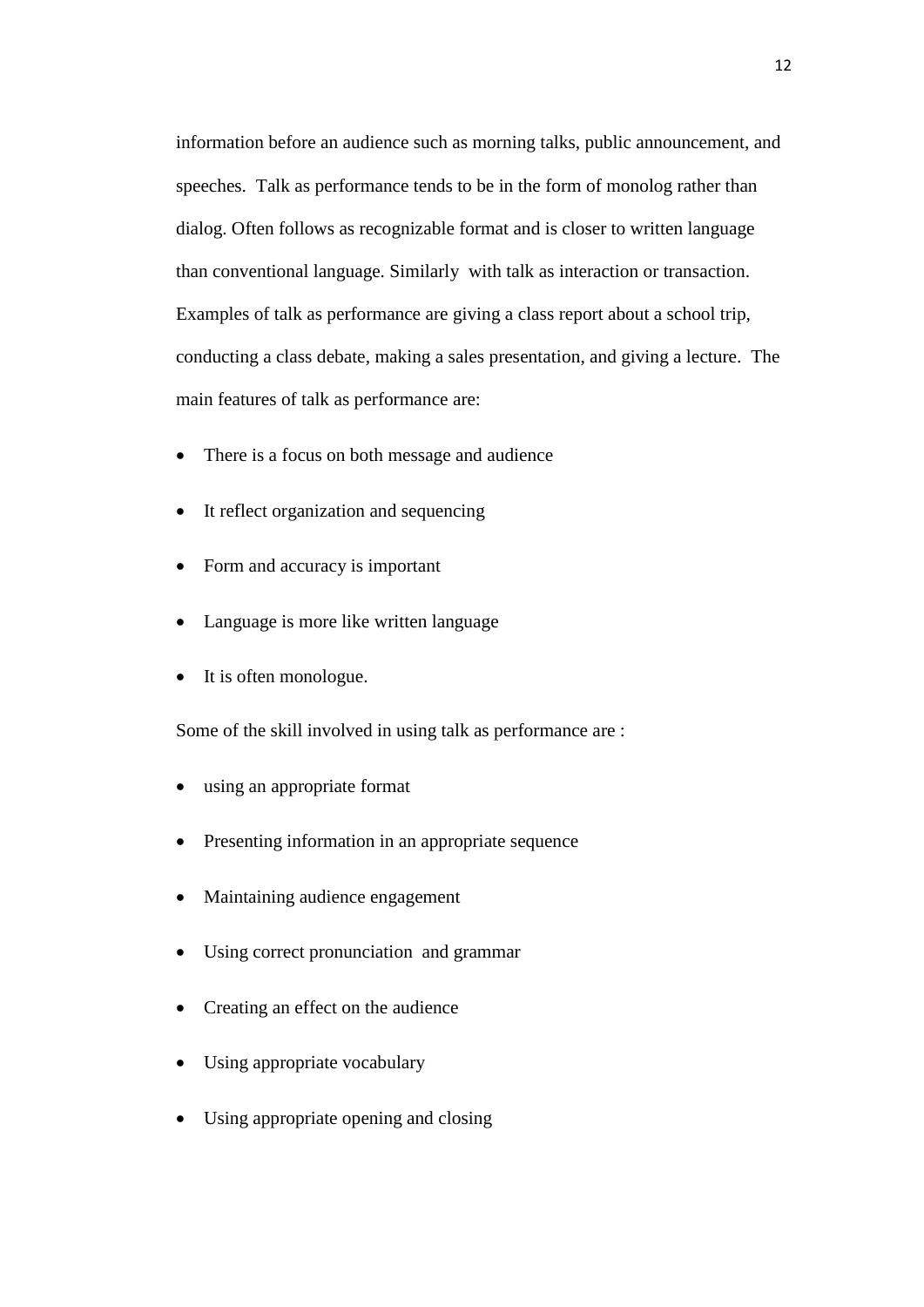It is clearly seen from the feature and skill involved in using talk as performance that initially talk as performance need to be prepared in much the same way as written text. Therefore, this kind of talk required a different teaching strategy. This involves providing example or models of speeches or oral presentation.

# **2.2. Developing Material**

Material development is the dynamic process to develop by integrating some aspect to be more enjoyable and increase the motivation of the students to learn English.

Developing materials for instructional program can be quite simple, or quite involved, depending on the instructional program that is suitable for the area where you are working.

#### **2.2.1. Need Analysis**

Need analysis is a set of tools, thechnique and procedure for determining the language content and learning process for specified group and learners (Nunan:1999). Based on Riterich and Chancerel: 1987 at Kuter 1999 Need analysis refer to one of the activities in gathering information that will help teachers to understand the "localneed" of learners and class activities to meet the learners' real life need in meaningful ways. Need analysis should be carried out during the life of each course. And (Richterich and Chancerel : 1987 at Kuter : 1999)also steted that need analysis should be continues process because the need of every period can be changed.

In this study, the researcher uses a reference of Hutchinson and Waters (1987 : 53 ) they stated that there are two types of need that should be analysing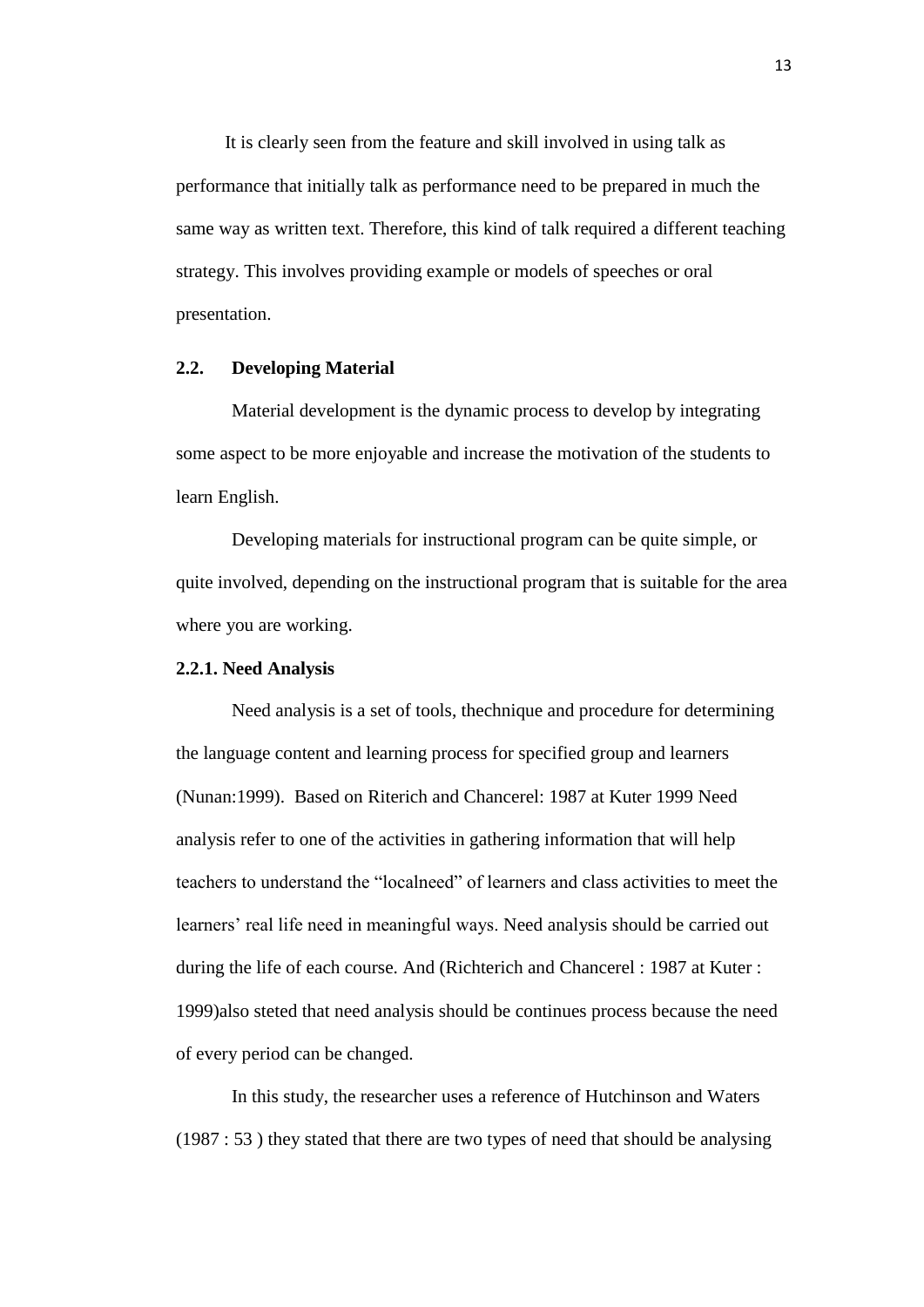what the learner needs to do in the target situation and learning need is analyzing what the learners need to do in order to learn.

# **2.2.1.1. Target Need**

Target need is one of analysis that should be investigated to understand what the learners need to do in target situation. The analysis of target need involves identifying the linguistic features of target situation included necessities, lack and wants.

Neceessities represent the knowledge that the learners have to obtain in order to perform well in the target situation (Hutchinson and Waters: 1987) in which it has the question what the learners need English for. This investigation focuses on the need learners. It is matter of observing what the situation the learners will be used to function in.

# **2.2.1.2.Learner Need**

Learners are the centre of the system in a teaching process. They are not the participants or consumers that only receive everything that was given by the teacher. Nevertheless, they can describe the educational illustration base on their needs. ( hutchinson and Waters: 1993 in Kuter: 1999) stated that the learners' need should be considered in the process of planning the content of planning the content of language program.

According to Hutchinson and Waters, analyzing learning need is important for the teacher to get information aboutthe learners in order to facilitate them well and it will stimulate, motivate and arrest learners' attention in the teaching and learning process.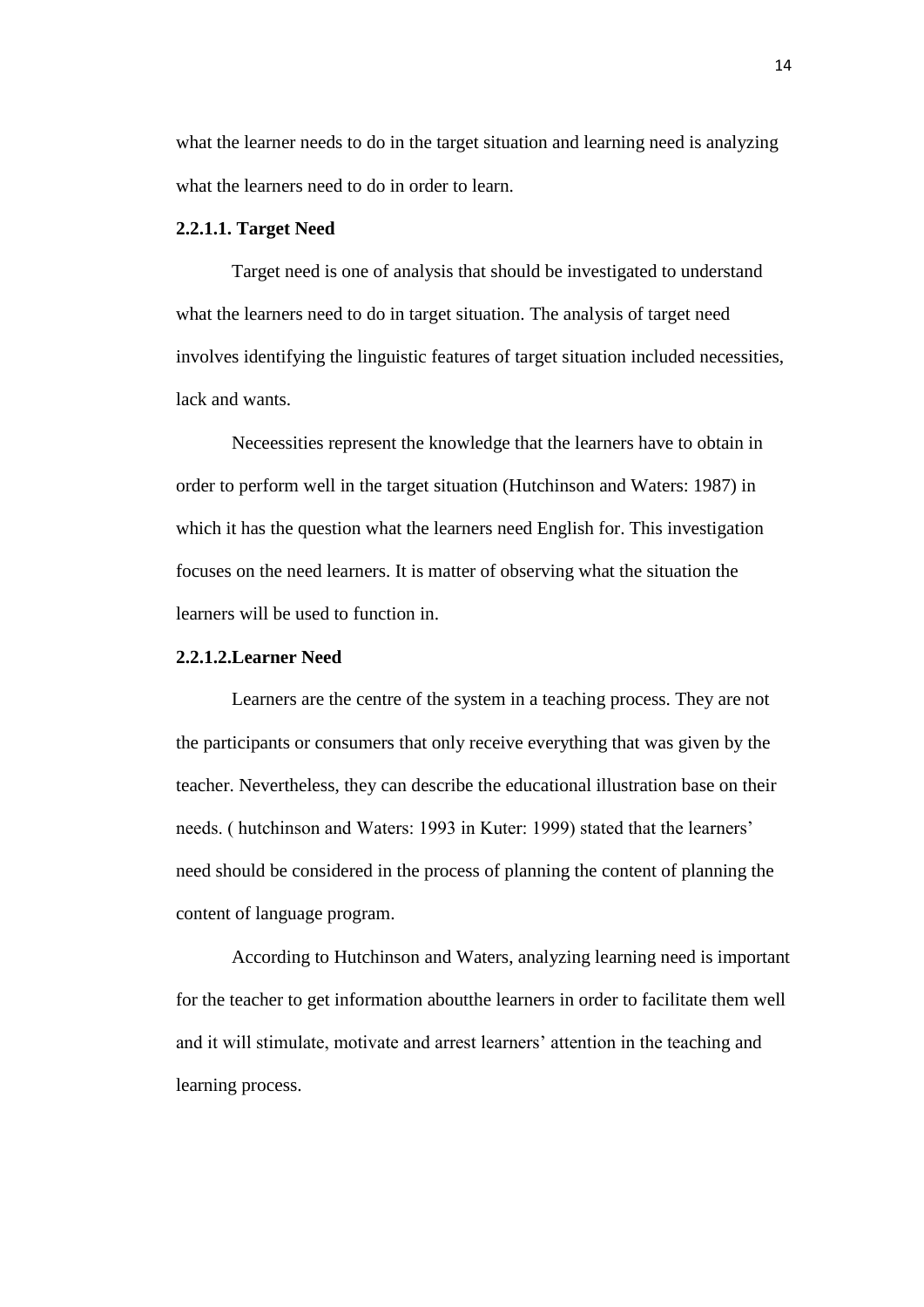Frameworks for analyzing are; why are the learners taking the course? How do the learners learn? What resources are available? Who are the learners? Etc.those questions are needed to know the learners' condition and also their needs in learning English. In conclusion, target need and learning need are two elements of need analysis that should be investigated.

# **2.3 Definition of Scientific Approach**

 There are so many approaches in teaching and learning English especially in speaking. One of the teaching and learning approaches is scientific approach. Scientific approach is a new approach that is used in curriculum 2013. This approach focus on the students. Approach is the basic concept that embodies, inspire, strengthen, and the underlying ideas about how learning methods are applied in a particular theory. Therefore a lot of the view that the approach is the synonim of the method. Scientific approach means the basic concepts that underlying the formulation of inspiring or teaching method by applying scientific characteristics. Scientific approach is part of the pedagogical approach in teachimg and learning process in the classroom that underlies the implemantation of the scientific method (Noviyanti,et.al: 2013 ). Scientific method is a fundamental way for students to practice thinking critically. By performing science experiments and analyzing the resultant data, you are helping to build the next generation of creative thinkers (Lewis:2013)

 Based on the curriculum 2013, this approach is focus on the three phases in teaching and learning English. They are knowledge, skills and personal attitudes. Hopefully, it can make the students be a human that hasa a balance of skills between soft skills and hard skills and also has creativity. In other hand, 2/3 of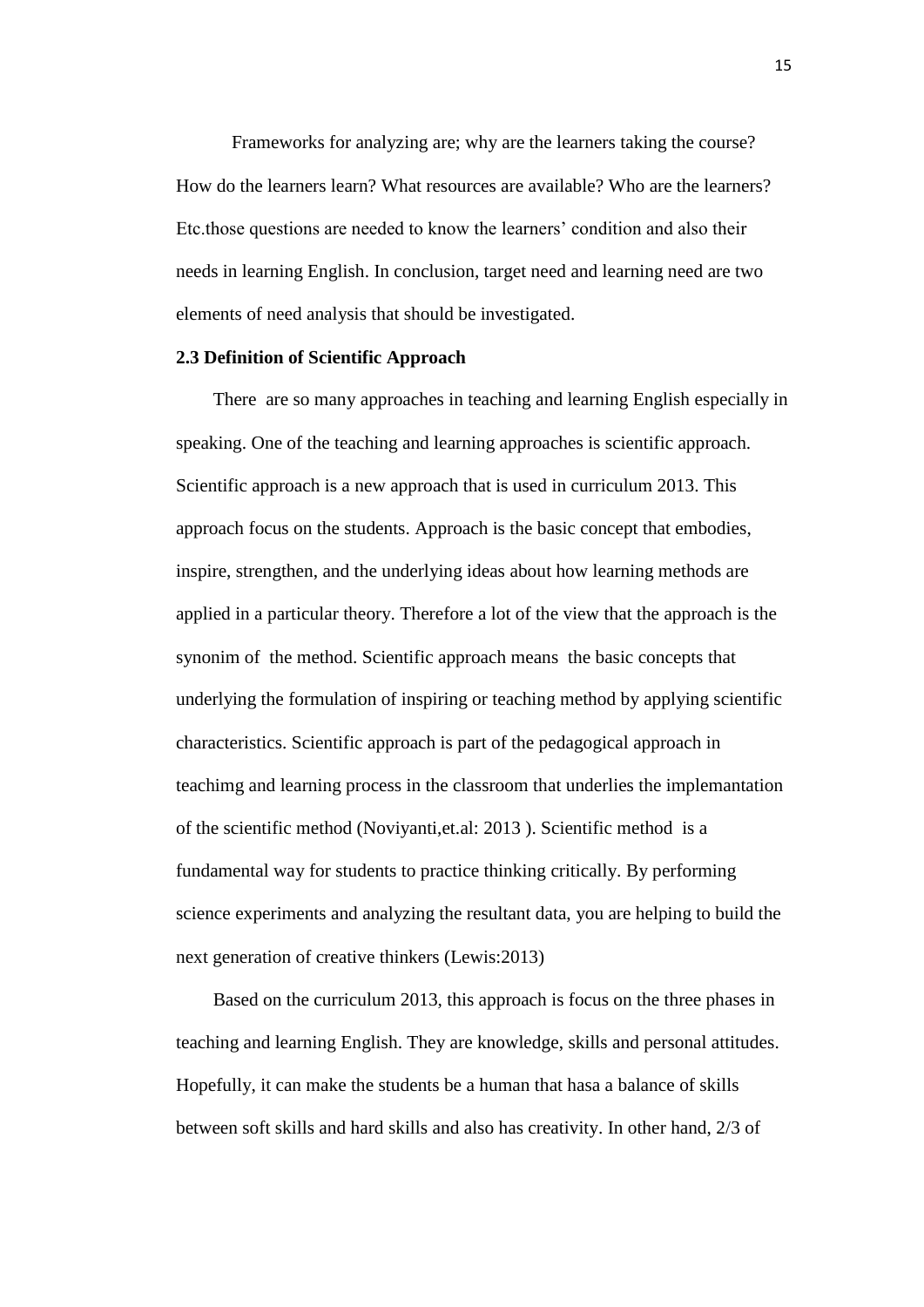creativity acquired through education, 1/3 comes from genetics. The reverse applies to the ability of intelligence, 1/3 comes from education 2/3 comes from genetics ( Dyers, J.H. et al:2011). It means that education has the importance role to create the creativity of the students. Focussing on creativity in education means that students have opportunities to develop their skills and knowledge. This is the goal of scientific approach. Dyers, J.H. et al also stated that the creativity is obtained through: Observing (watched), Questioning (ask) Experimenting (try), Associating (reasoning), Networking (Forming networks).

 Scientific approach in learning includes observing, asking, trying, processing, presenting, summarizing, and creating (Sudarwan as quoted by widiasih, 2013). McCollum (2009) explains that critical components in teaching using a scientific approach should include the teacher presents the lessons that can increase a sense of curiosity (Foster a sense of wonder), increases skills observed (Encourage observation), analysis (Push for analysis) and communicate (Require communication). According to the Ministry of Education (2013), the implementation of the scientific approach includes five aspects, they are: Observing, questioning, exploring, associating and communicating. In shortly, the scientific approach is the consept in teaching and learning to encourage the students to practice thinking critically through five aspects; Observing, questioning, exploring, associating and communicating.

# **2.3.1. The Implemantation of Scientific Approach**

 According to the Ministry of Education (2013), the implementation of the scientific approach includes five aspects, they are: Observing, questioning, exploring, associating and communicating.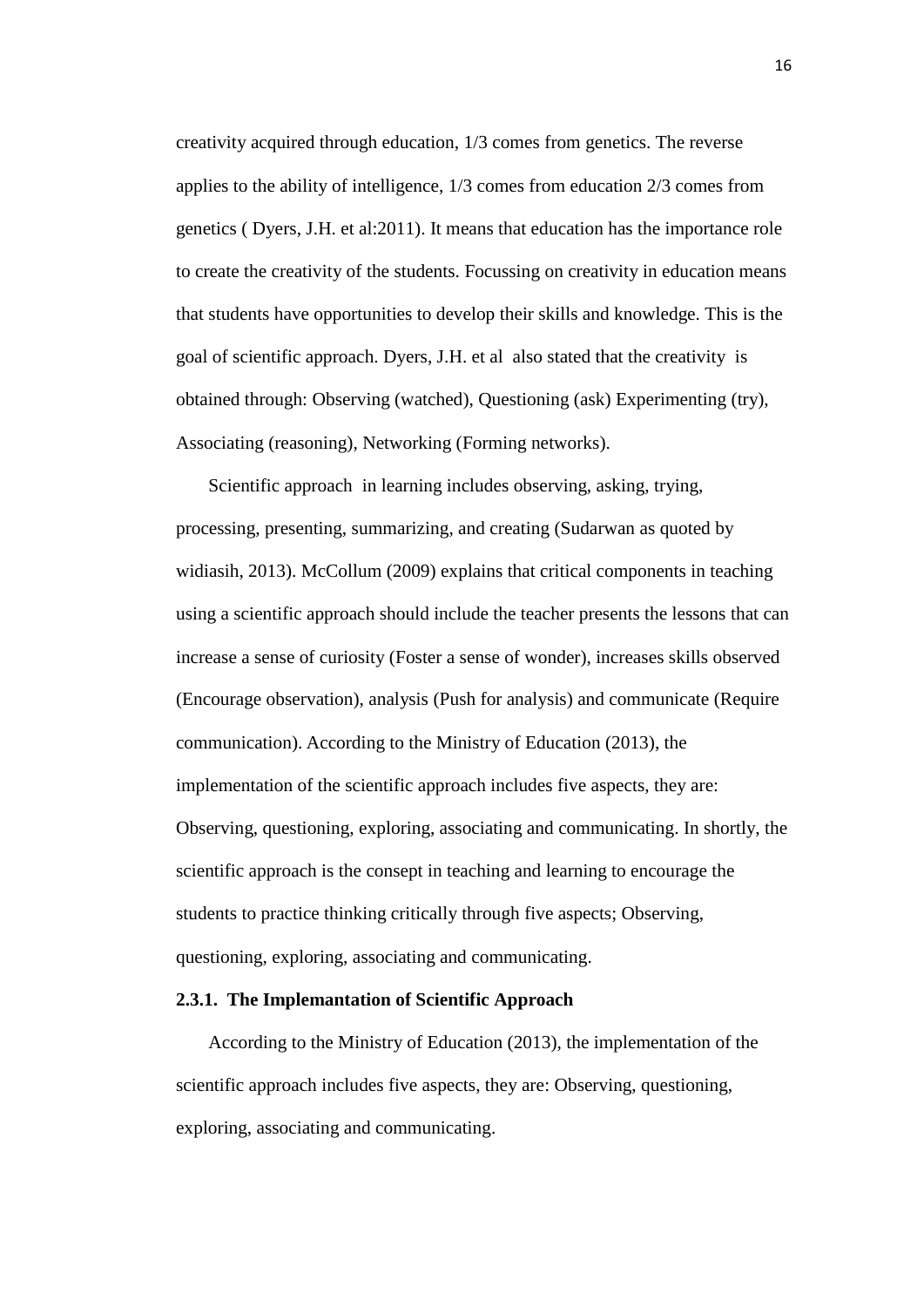# **2.3.1.1. Observing**

In the observing emphasize on meaningfull learning. This method has certain advantages, such as the provide the media in a real object , learners are happy and challenged , and easy to implement. However, this step needs more time in preparation. This step is very useful to fulfill the learners'curiosity. So that the learning process has a high meaningfulness. By doing observation, the learners found that there is a relationship between the object being analyzed with learning materials used by the teachers. The activities will be undertaken on this step are activities that maximize the senses by looking, listening and reading. When conducting these observations, the teacher should prepare a manual observation assignment format.

### **2.3.1.2. Questioning**

The questioning step means constructing the concept of knowledge in form of a discussion group or class discussion ( Gunawan: 2013 ) In this stage should be developed curiosity and ability to think critically so the questions need to develop on high-level thinking. This stage also require students to participate actively. In ths steptthe students have to ask about the phenom that have been observed. The teacher should inspire the students to improve and develop their attitudes, skills, and knowledge. While the teacher ask, the teachers are guiding learners to learn well. When the teacher answer the learners' questions, the teacher also encourage the students to be a good listener and a good learner. It is different with the assignment that want the real action, the question is intended to obtain a verbal response. The term "question" is not always in the form of "interrogative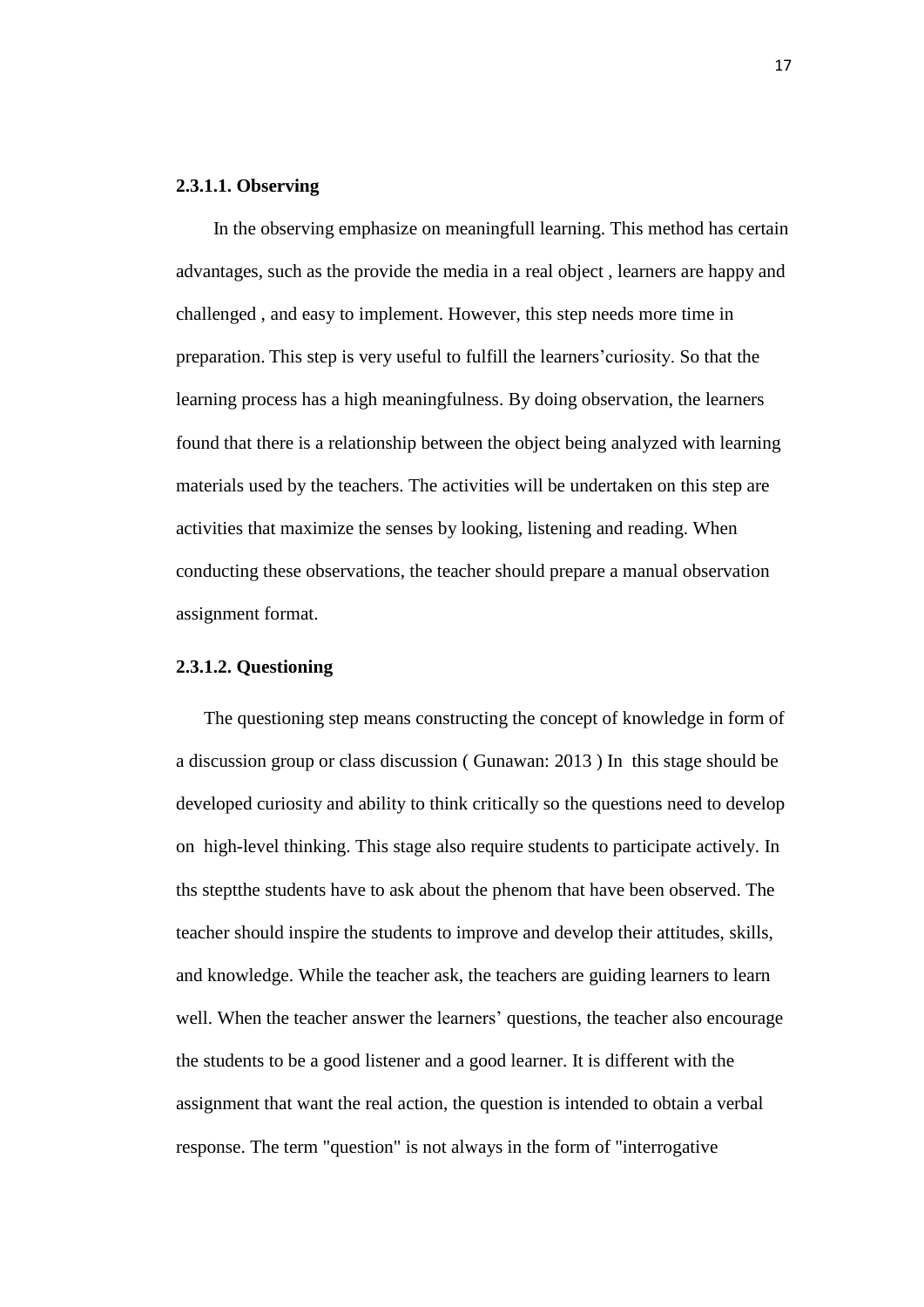sentence", but also can be in the form of a statement, as long as both want a verbal response. The form of questions, for example: What are the characteristics of effective sentence? Form of a statement, for example: Mention the characteristics of effective sentence!

# **2.3.1.3. Exploring**

Exploring activity is internalize the knowledge and skills that newly gained by the students. In the curriculum 2013 students must explore their skills and knowledge by themselves. In this step, the learners should combain their knowledge and skills in form of performance. The students involve in the subject that came up by the tecaher. The teacher can provide video, text, or picture to lead the students to explore their skill and knowledge. It can make the students understand the material easly.

# **2.3.1.4. Associating**

 Associating activity is the process of developing the ability to categorize and compare a variety of ideas and events and then placing it in a piece of memory. The experiences that have been stored in memory then connects and interacts with previous experience. This step is difficult formost students. Students are required to properly understand the subject taught teacher. The associating process can make students digest well, sort out the good and bad, then get the conclusion. Not easy to make sense of the teaching material if the subject burden the students. However, student will be easier to digest if the student is able to concentrate on learning progress. In associating the teacher can ask the students to work in group to discuss and analyze the subject are given.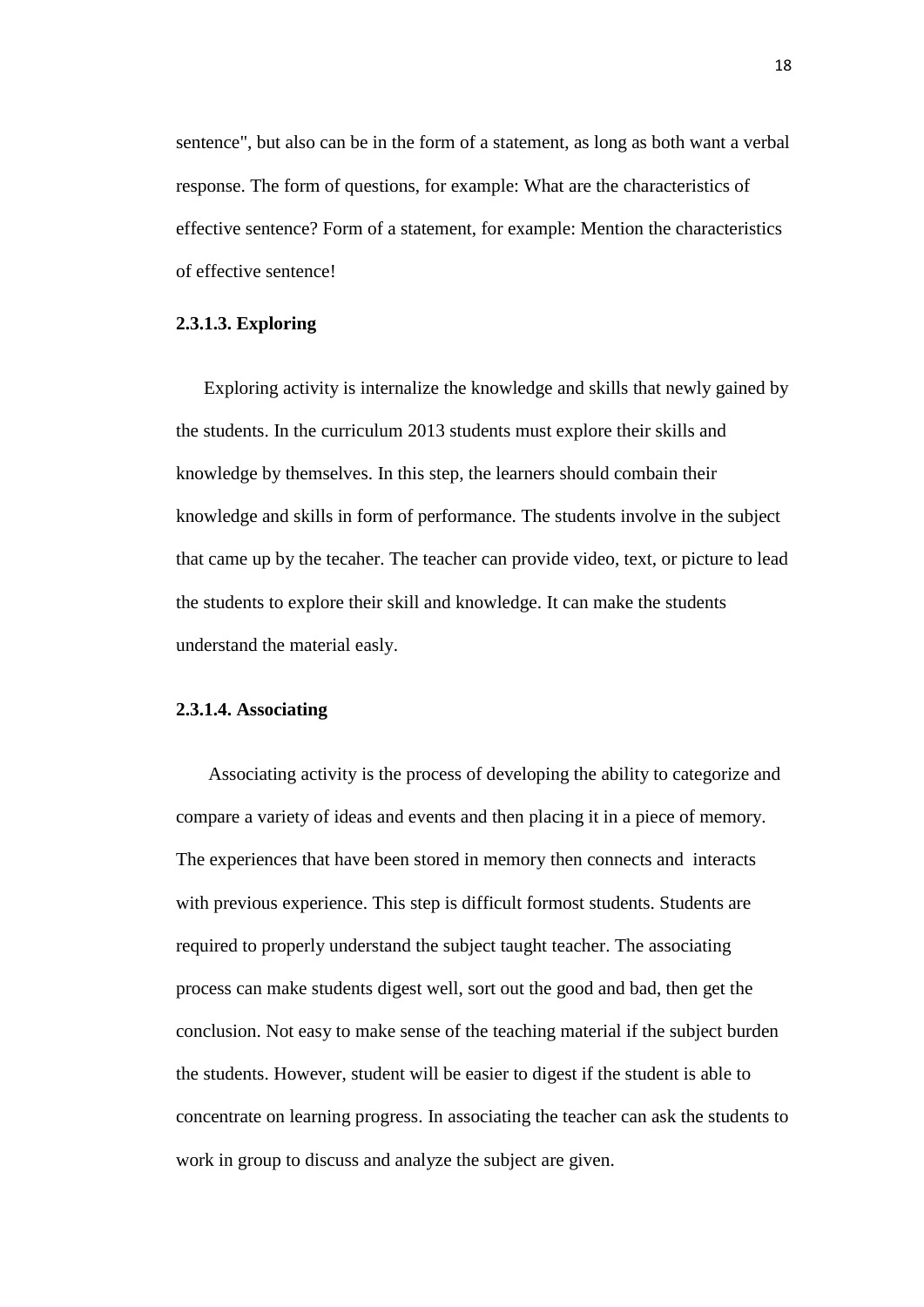## **2.3.1.5. Communicating**

 The last aspect is communicating. communicating activities aimed at developing the ability to present all the knowledge and skills that already mastered both written and verbal. In This step not only knowledge and skills to communicate but also the problems and successesfulness that gained during the learning process. In here the students share the informations that they get. It can be in form of presentation of their result project of work, telling story, or report a problems that they found and giving opinion about the phenom or problems are happened in their real life. So it can help the students to use the language in their real life.

## **2.4. Previous Study**

 Previous Study is needed for the researcher to know the benefit and also the lack of the study that is relate with her study. This study is conducted by Widiasuh with the title Meningkatkan Keterampilan *Reading Comprehension* Dengan *Scientific Approach.* 

 The result of the study showed that scientific approach can improve students' learning outcomes. There are four reasons, First, scientific approach (scientific approach) carried out in groups so the students feel more confident and feel comfortable. It can add student learning outcomes. Second, in the observing, questioning and exploring steps can improve the students' vocabularies. Third, in the communicating step can improve the students' understanding. It can train the students to share their result of discussion to other groups. The last, exploring step can improve the students' reading skill. However, this study focuses on